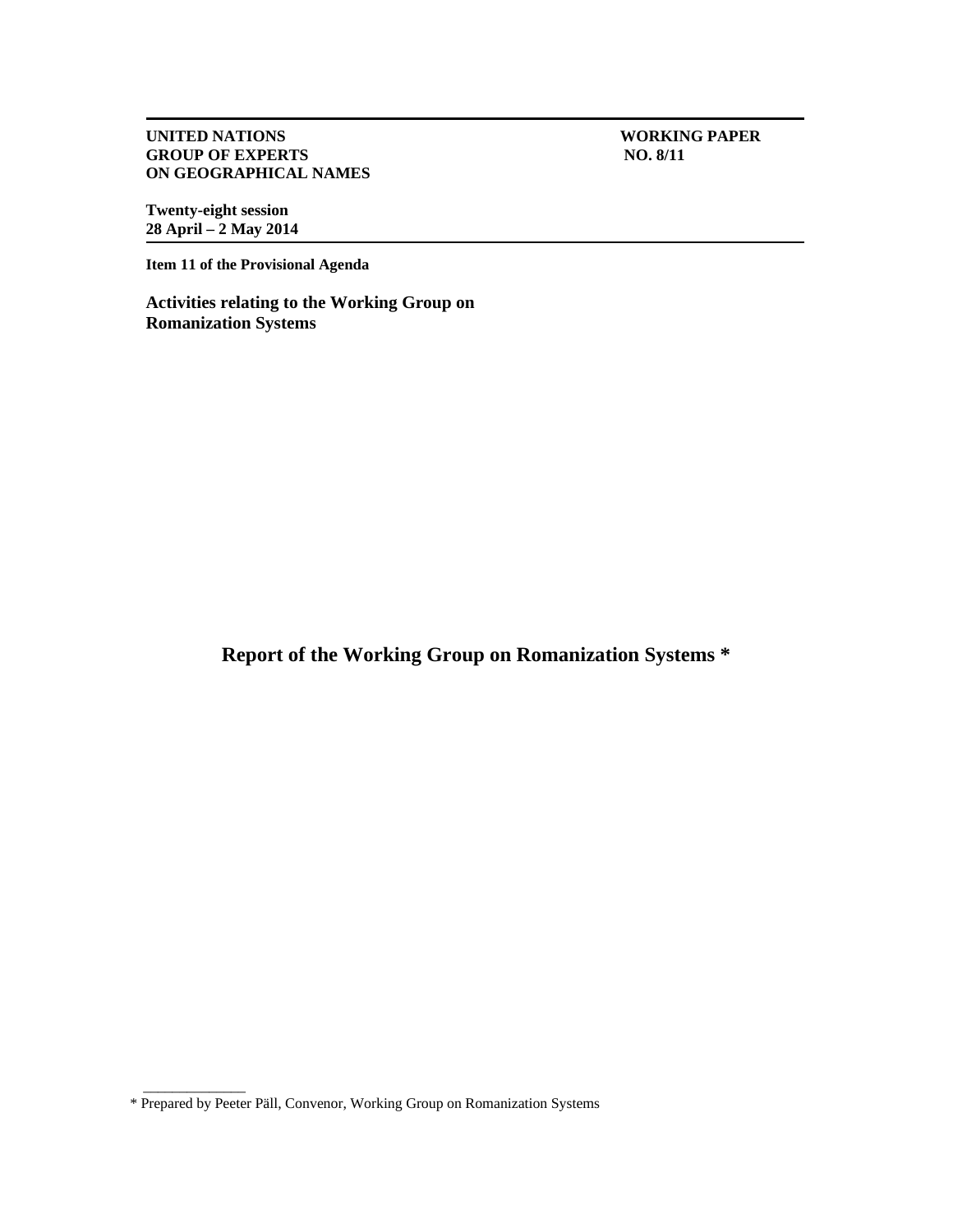# **Report of the Working Group on Romanization Systems**

### **Summary**

The report covers activities of the working group since the 10th United Nations Conference on the Standardization of Geographical Names (UNCSGN, 2012). The basic mandate of the working group consists of considering and reaching agreement on a romanization system for geographical names proposed by a donor country. The WG also monitors the implementation of romanization systems in donor and receiver countries. The 10th UNCSGN adopted four resolutions on romanization, recommending the respective Belarusian, Bulgarian, Persian and Ukrainian national systems of romanization for international use.

### **1. Meetings**

There was a meeting of the working group during the 10th UNCSGN on 3 August 2012. The WG considered systems of romanization proposed for adoption at the Conference. There were still differing opinions on the acceptability of Bulgarian and Ukrainian systems, while for Belarusian and Persian no further objections were raised. All these systems had thoroughly been discussed at a previous meeting of the WG in Gdańsk (May 2012). The WG also heard further information on the status of Arabic and Georgian romanization systems.

No further meetings have taken place but correspondence between WG members has been kept by e-mail.

### **2. Website**

Since four new systems were approved at the 10th UNCSGN, it became necessary to update the comprehensive *Report on the Current Status of United Nations Romanization Systems for Geographical Names*. Version 4.0 was started in February 2013 and as of February 2014, 20 of the 44 individual sections on languages/scripts have been updated (Belarusian, Bulgarian, Chinese, Hebrew, Khmer, Macedonian Cyrillic, Mongolian (in China), Nepali, Persian, Thai, Tibetan, Uighur, Ukrainian; Burmese, Dzongkha, Georgian, Japanese, Korean, Lao, Tigrinya). Apart from the four updated systems, changes in other sections were mainly of a technical character, e.g. adding references to new submitted documents. In one case (Burmese) the inventory of used characters was revised, omitting obsolete combinations. The current number of approved UN systems is 30.

The website content was reorganized into sections, allowing quicker access to various documents.

### **3. Other activities**

There has been an ongoing collaboration of the WG with other UNGEGN working groups and projects, regarding the use of romanized names in documents: the UNGEGN Database, the list of country names maintained by the Working Group on Country Names, etc.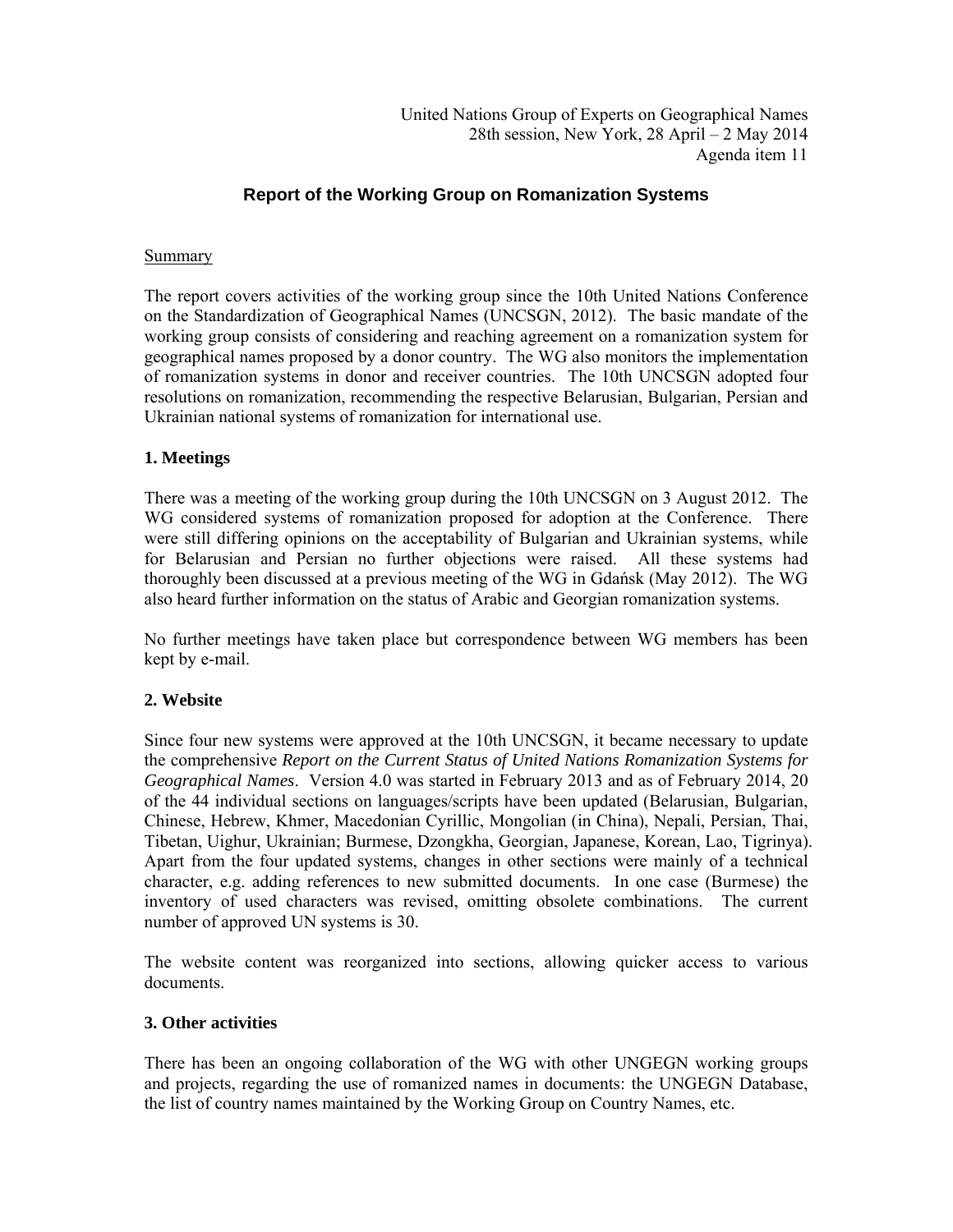In June 2013 there was the first meeting in Paris of the re-established working group within **ISO**, the International Organization for Standardization, dealing with the conversion of scripts (ISO TC46 / WG3). Mr. François Demay from France had accepted the convenorship for that working group. There were a little more than 10 experts participating. The main discussions were about the future agenda of the WG. One topic discussed was the question, whether and how could the two working groups (within UNGEGN and ISO) cooperate. Various ideas were circulated, among them the understanding that ISO would concentrate more in transliterations that are useful in information (particularly for libraries) and leave aside the socalled simplified conversions which should be the sphere of activities for the UNGEGN working group. The revision of ISO 7098 "Romanization of Chinese" was also discussed and the expert from China presented the main changes, among them the most debatable was the question of word division in Chinese.

As the convenor of the ISO TC46 / WG3 later resigned, it became necessary to propose a new one and the convenor of the UNGEGN Working Group on Romanization Systems agreed to act as a provisional convenor for the ISO working group, in order not to hinder the undergoing projects of the working group.

## **4. Membership**

Current members of the WG are Mr Ass'ad S. Abdo (Saudi Arabia), Mr Brahim Atoui (Algeria), Mr Hubert Bergmann (Austria), Mr Jesse J. Bisogni (United States), Mr Abolfazl Bolandian (Islamic Republic of Iran), Mrs Caroline Burgess (United Kingdom), Mme. Élisabeth Calvarin (France), Mr Jeffrey M. Carnes (United States), Ms Catherine Cheetham (United Kingdom), Mr Sungjae Choo (Republic of Korea), Mr Randall E. Flynn (United States), Mr Benjamin D. Foster (United States), Mr David A. Gunn (United States), Mr Peter Jordan (Austria), Mr Naftali Kadmon (Israel), Mr Gholamreza Karimzadeh (Islamic Republic of Iran), Mr Liu Lianan (China), Ms Becki Maddock (United Kingdom), Mr Mehran Maghsoudi (Islamic Republic of Iran), Mr Peeter Päll (convenor, Estonia), Mr Trent C. Palmer (United States), Mr Walter Petrovitz (Holy See), Mr Alexandros Stavropoulos (Greece), Mr Tjeerd Tichelaar (Netherlands), Mr Alessandro Toniolo (Italy), Mr Paul J. Woodman (United Kingdom), Mr Bogusław R. Zagórski (Poland). Some of WG members have retired from active service but continue to be associated with the working group.

## **5. Information on languages/scripts on the agenda of the working group<sup>1</sup>**

### *A. Languages/scripts covered by systems recommended by the United Nations*

### ARABIC

 $\overline{\phantom{a}}$ 

For later in 2014, a regional meeting is being planned in Algeria, on the standardization of geographical names, one of the topics being the romanization of Arabic geographical names.

## BELARUSIAN

<sup>&</sup>lt;sup>1</sup> Information for this section was provided, inter alia, by Mr Brahim Atoui (Algeria), Ms Irina Borodich (Belarus), Ms Gloria Djadjeva (Bulgaria), Mr Chharom Chin (Cambodia), the Secretariat of the Iranian Committee on the Standardization of Geographical Names, Ms Nataliia Kizilova (Ukraine), Mr Artur Avdalyan (Armenia), Ms Shukia Apridonidze (Georgia).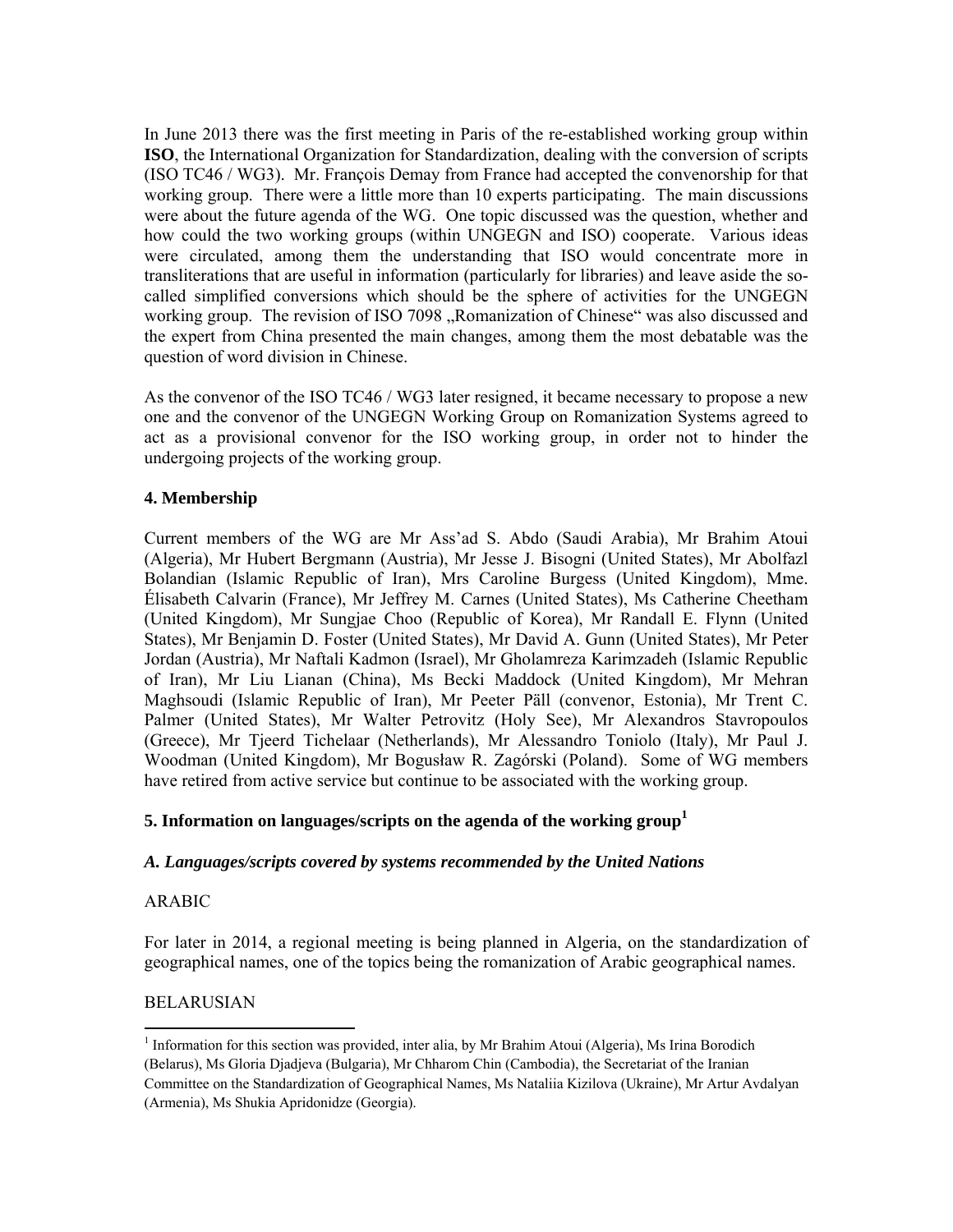The State Committee of the Property of the Republic of Belarus reported further implementation of the romanization system for Belarusian adopted by the 10th UNCSGN – in preparation for the world championship in ice hockey (2014) new signs had been posted on streets and metro stations using the official romanization system. The system continued to be used in Belarusian cartographic products.

### BULGARIAN

Bulgaria reported that the romanization system adopted at the 10th UNCSGN was still widely used in Bulgaria. The system was applied in all cartographic products, maps, atlases and gazetteers. By the end of 2014, the work on the development of the Register of Geographical Names would be completed, and in this register one of the attributes of geographical names would be their romanized form in accordance with the approved romanization system.

### KHMER

In July 2013 the convenor of the WG had an informal meeting in Phnom Penh with Mr So Vanna, Director of the Geography Department under the Ministry of Land Management, Urban Planning & Construction, and Mr. Chin Chharom, Deputy Director of the same department. Present was also H. E. Mr Ith Sotha, Under-Secretary of State at the Ministry.

It was stated that Cambodia will work with the aim of having a system on romanization ready for approval at the next UN Conference in 2017. The National Committee on Geographical Names (NCGN) is working with this plan of actions. To date the NCGN has approved the 24 well-known names of provinces or cities that are not complying with any romanization system. The rest of geographical names are still under discussion for the adoption using romanization system, which is currently the so-called provisional system, as described in the WGRS document on Khmer. This system continues to be used by the mapping authority and is very much the *de facto* system used in the country, so it is not likely that any future system will depart significantly from that.

### PERSIAN

The Islamic Republic of Iran reported that the Vice-Presidency of Strategic Planning and Supervision to the governmental sector had issued an order for the implementation of the official romanization system, adopted at the 10th UNCSGN. Among others, the Statistical Centre of Iran and the Housing Foundation of Islamic Revolution had started to use the system. More information will be given in a separate document submitted by Iran.

### UKRAINIAN

Ukraine reported that the system adopted at the 10th UNCSGN continued to be widely used in Ukraine. New draft toponymic guidelines had been prepared with the official romanization. Recently maps depicting territories in Crimea, the Carpathians and the Kiev region had been produced with romanized name forms.

### *B. Other languages/scripts*

## ARMENIAN